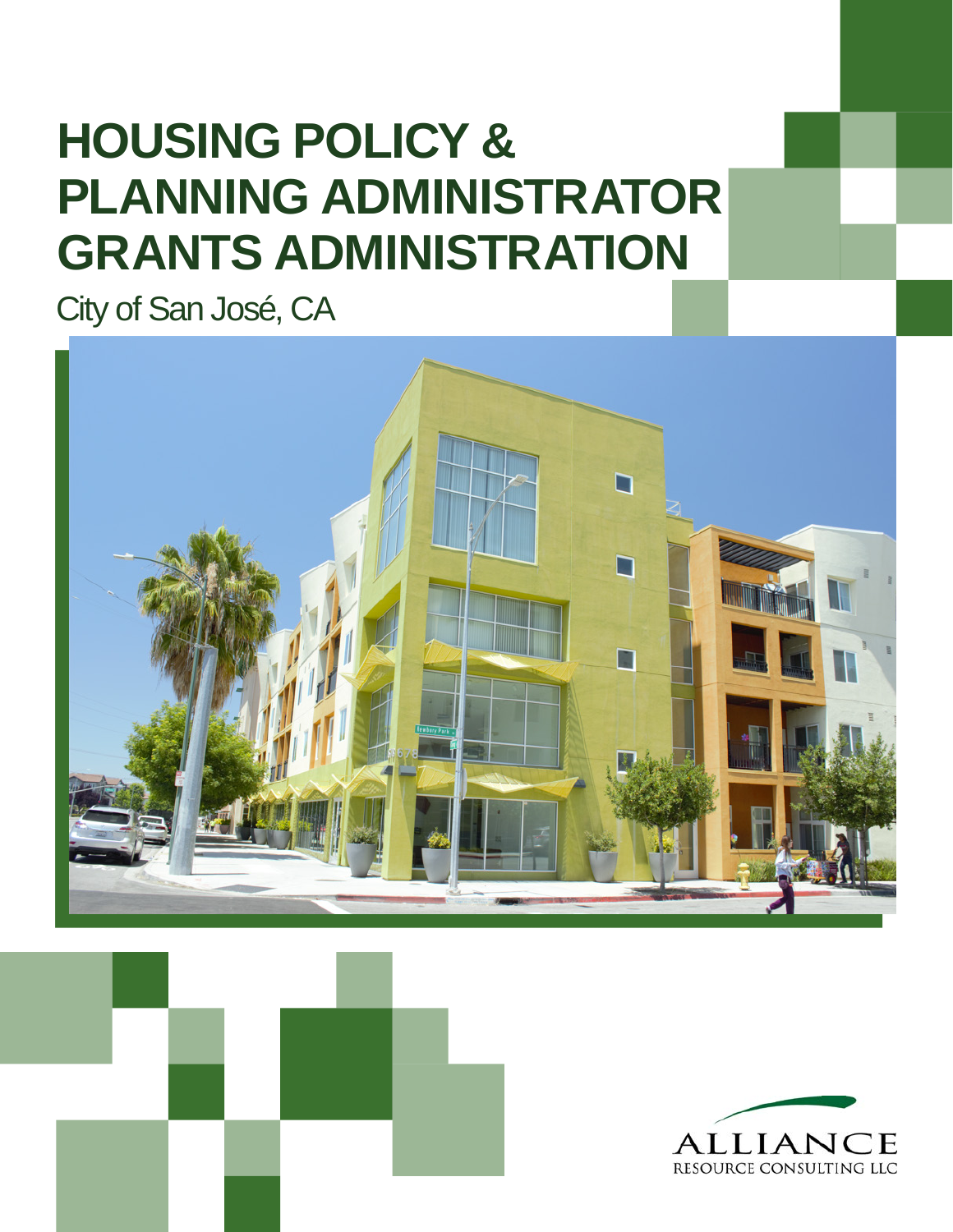### **ALLIANCE** RESOURCE CONSULTING LLC



# **THE SAN JOSÉ HOUSING DEPARTMENT**

The City of San José Housing Department is a leader in the production of affordable housing. Its mission is to strengthen and to revitalize our community through housing and neighborhood investment. The Housing Department has an operating budget of approximately \$16.5 million annually and 86 employees and is committed to creating and supporting a diverse work environment with a staff that values inclusion. As a federal entitlement City, San Jose receives approximately \$14 million annually in formula grants from the Department of Housing and Urban Development. Additionally, to the federal entitlement funds, the Housing Department administers a number of State and local funds to support housing and homelessness projects and services. The Housing Department is committed to creating and supporting a diverse work environment with a staff that values racial equity and inclusion.

# **THE POSITION**

This Housing Policy and Planning Administrative (HPPA) position is responsible for managing the Housing Department's grants programs. It oversees grant and contract administration with nonprofit agencies and City programs that receive federal, State, and local funding, including the Community Development Block Grant (CDBG), Home Investment Partnership Program Grant (HOME), Emergency Solutions Grant (ESG), and Housing Opportunities for Persons with AIDS (HOPWA) programs and the locally funded Housing Trust Fund. The position also manages one-time funding sources such as the federal CARES Act and State funding such as Homeless Housing, Assistance, and Prevention (HHAP) Grants. The program typically manages an annual budget of approximately \$14 million that provides funding for the delivery of priority projects and services that benefit San José's low- and moderate-income residents. This year, the Grants Team administered over \$100 million in grants.

This position reports to a Division Manager, manages a team of 12, and directly supervises one Senior Development Officer and one Development Officer. This position will work closely with the Division Manager to obtain approval from the Housing and Community Development Commission (HCDC) for funding recommendations prior to going City Council. Key responsibilities include:

- Develops, supports, and models a positive and productive workplace culture and customer service emphasis based on equity, respect, and inclusion
- Plans and implements an annual workplan for the Grants Team
- Coordinates and develops the Five-Year Consolidated plan and associated Annual Action plans, including public outreach; and, oversees their successful and timely submission to HUD
- Prepares all required funding performance reports, including the federal Consolidated Annual Performance Evaluation Report (CAPER), as well as additional data analyzing effects of the use of funds to benefit residents in protected classes
- Organizes and administers the CDBG, HOME, ESG and HOPWA programs and the associated Integrated Disbursement and Information System (IDIS) activities
- Develops Request for Proposals (RFP) and Request for Qualifications (RFQ) for grant funded services
- Prepares memoranda and PowerPoint presentations to the City Council, Council Committees, and the Housing and Community Development Commission. Assists in answering questions at public meetings
- Monitors all grant fund uses to ensure compliance with agreements and makes recommendations for improved delivery of goods and services
- Oversees and provides direction on the preparation of grant agreements and risk-based monitoring plans
- Prepares an annual budget, controls and monitors expenses with the budget. Ensures funding uses and conditions align with grant requirements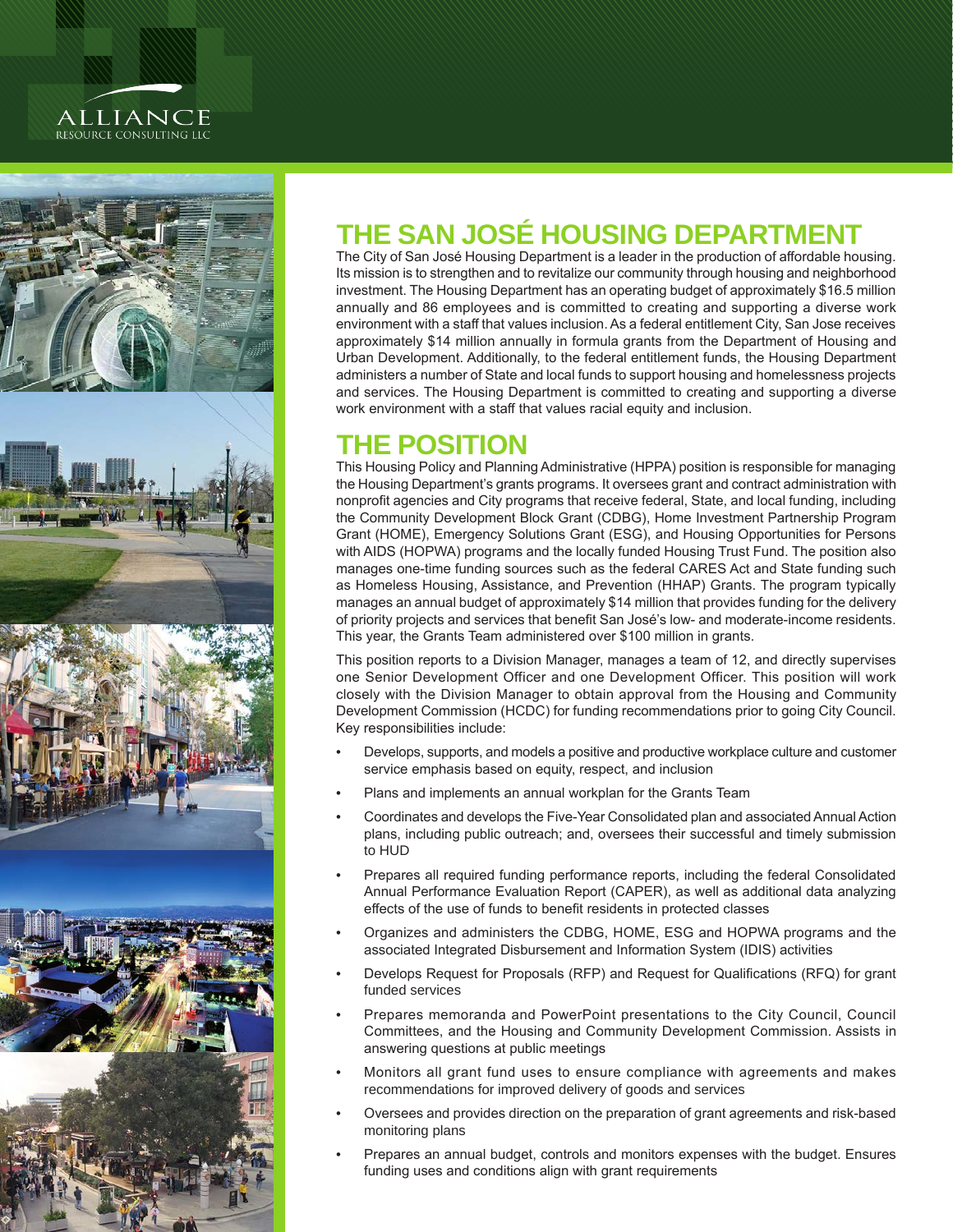# **HOUSING POLICY & PLANNING ADMINISTRATOR GRANTS ADMINISTRATION**

City of San José, CA

- Oversees execution of timely grantee monitoring according to monitoring plans, and issues corrective action directions as needed
- Provides technical assistance to grantees
- Prepares and maintains a variety of records, reports, and files related to assigned activities, and submits documents when appropriate
- Develops and assists teams to apply a racial equity tool for the grants program
- Assists in the collection and analysis of data to inform strategies and tactics for increased racial equity in grant programs. Directs overall program evaluations and the development of program changes
- Directs and participates in the auditing of the Grants Program by funders and internal auditors
- Provides continuous effort to improve operations, decrease turnout times, streamline work processes, and work cooperatively and jointly to provide quality customer service
- Submits proposals for obtaining funds from federal, State and private sources
- Hires, trains, evaluates and supervises a diverse staff
- Supports staff development and ensures all staff have development plans
- Directly supervises one Sr. Development Officer and one Development Officer; Indirectly supervises 9 Staff Analysts and one Staff Specialist
- Collaborates closely with the Homelessness Response Team on Requests for Proposal, grant origination, grant documentation, and monitoring of grantees
- Collaborates closely with the Policy and Planning Team on ideas for preparation of plans and funding priorities, advocacy regarding federal funding rules, neighborhood-focused investment strategies, and other policy and planning initiatives
- Coordinates and partners with a variety of City staff, departments, and nonprofits to coordinate programs and activities, address issues or concerns, administer grants, and share information regarding opportunities and priorities
- Oversees a variety of grant funded Community Development Initiative (CDI) projects such as improving access to City facilities, rehabilitation of non-profit facilities, and health and safety improvements to affordable housing
- Participates in various countywide coordination meetings to address the needs of low- and moderate-income residents
- Strengthens community partnerships and collaborates with community and/other partners
- Presents at and attends community meetings, including those occurring in the evening, as needed
- Responds to public inquiries regarding grant programs

### **THE IDEAL CANDIDATE**

The ideal candidate will possess the following competencies, as demonstrated in past and current employment history. Desirable competencies for this position include:

Job Expertise – Demonstrates knowledge of and experience with applicable professional/technical principles and practices, Citywide and departmental procedures/policies and federal, and state rules and regulations. Demonstrates experience with analyzing and interpreting quantitative and qualitative information. Demonstrates experience managing a grant program. Thoroughly understands federal and State housing and community development laws and regulations including Community Development Block Grants, HOME Investment Partnership funds, Emergency Solutions Grants, HOPWA, and funding from other State and federal agencies.

Communication Skills – Effectively conveys information and expresses thoughts and facts clearly, orally and in writing; demonstrates effective use of listening skills; displays openness to other people's idea and thoughts.

Leadership – Leads by examples; demonstrates high ethical standards; remains visible and approachable and interacts with others on a regular basis; promotes a cooperative work environment, allowing others to learn from mistakes; provides motivational supports and direction.

Multi-Tasking – Can handle multiple projects and responsibilities simultaneously; has handled a wide variety of assignments in past and/ or current position(s).

Problem Solving – Approaches a situation or problem by defining the problem or issue; determines the significance of the problem; collects information; uses logic and intuition to arrive at decisions or solutions to problems that achieve the desired outcome.

Social Awareness – Demonstrates the ability to read or sense other people's emotions and how they influence the situation of interest or concern; demonstrates empathy and organizational awareness.

Teamwork & Interpersonal Skills – Develops effective relationships with co-workers and supervisors by helping others accomplish tasks and using collaboration and conflict resolution skills.